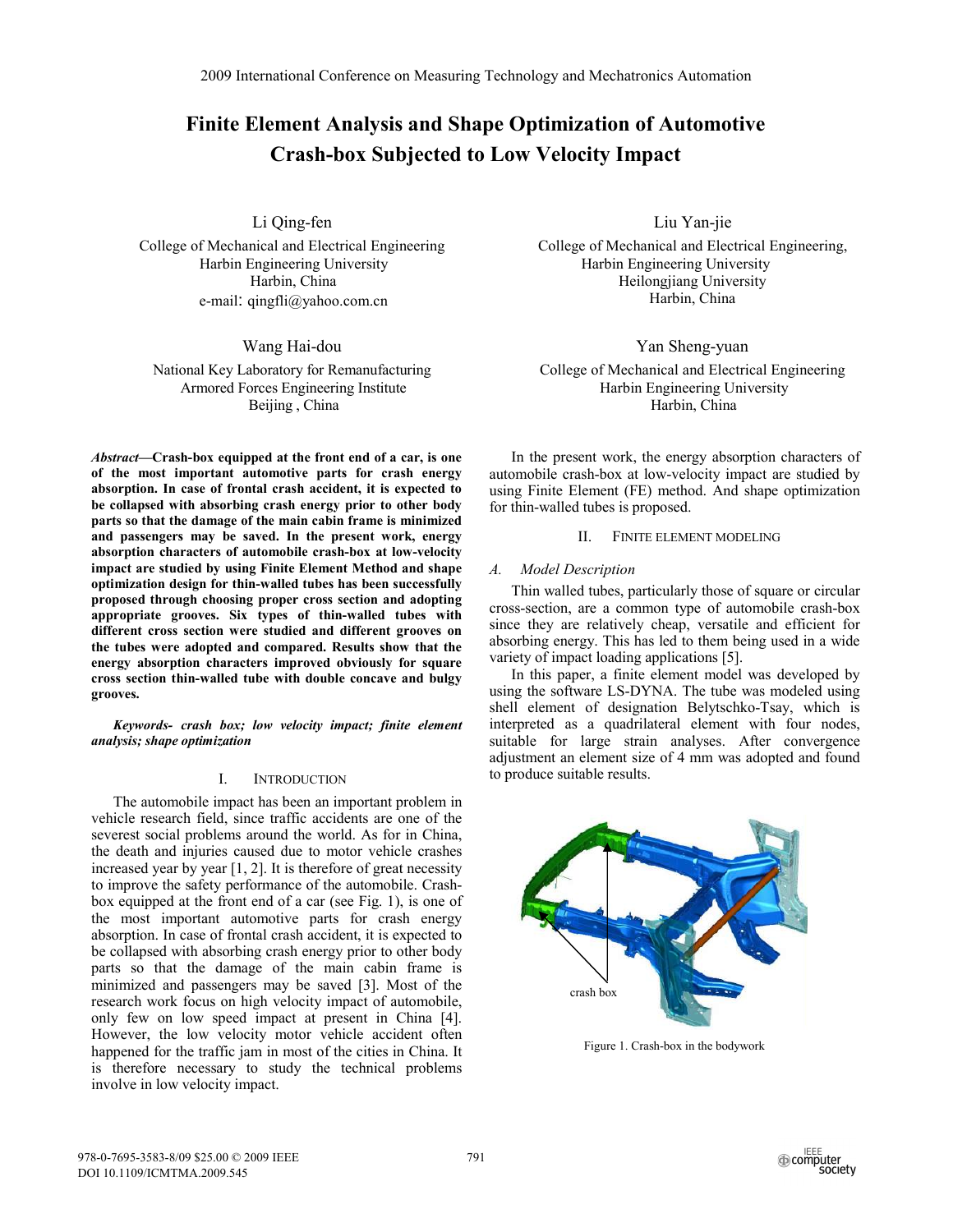

Figure 2. Geometry and mesh of the tube

The axial low velocity impact of the rectangular tube (120mm long and 1.65mm thick) was studied firstly. The tube geometry and finite element mesh is illustrated in Fig. 2 (a) and (b) respectively. The base of the tube was fully fixed. A rigid plate of 1000kg, placed on the top of the tube as shown in Fig. 2 (b), impacted the tube at the velocity of 4.44 m / h. The material used was a steel of yield strength,  $\sigma_v$  = 430MPa, density,  $\rho = 7.85 \times 10^{-6}$ kg / mm<sup>2</sup>, Poisson ratio,  $v =$ 0.3 and Young's modulus,  $E = 210$ GPa.

#### *B. Simulation Analysis*

 The energy absorption character of the rectangular tube on axial low velocity impact was simulated. The curve of impact load vs displacement is shown in Fig. 3. Where, the peak value of the impact load, one of the important parameter of energy absorption, is 371.45KN, much higher than the permissible value, 160KN.

 It is necessary to optimum the structure of the tube to improve the energy absorption characters, especially to reduce the peak value of the impact load.

#### *C. Model Validation*

 The FE model of the tube was validated by comparing both the experimental and the FE model results.

A circular cross-section tube ( $\Phi$ 70mm diameter, 268mm long and 1.80mm thick) was adopted for both impact test and FE simulation. Deformation results of impact test and FE model are shown in Fig. 4 (a) and (b) respectively. Table 1 provides a comparison of the main parameters obtained by the FE model and by the impact test. The curve of impact load vs. displacement for both FE model and impact test is given in Fig. 5.



Figure 3. Impact load vs. displacement curve of the rectangular tube



(a)



(b ) Figure 4. Results of impact test (a) and FE simulation (b)



Figure 5. Impact load vs. displacement curves for impact test and FE model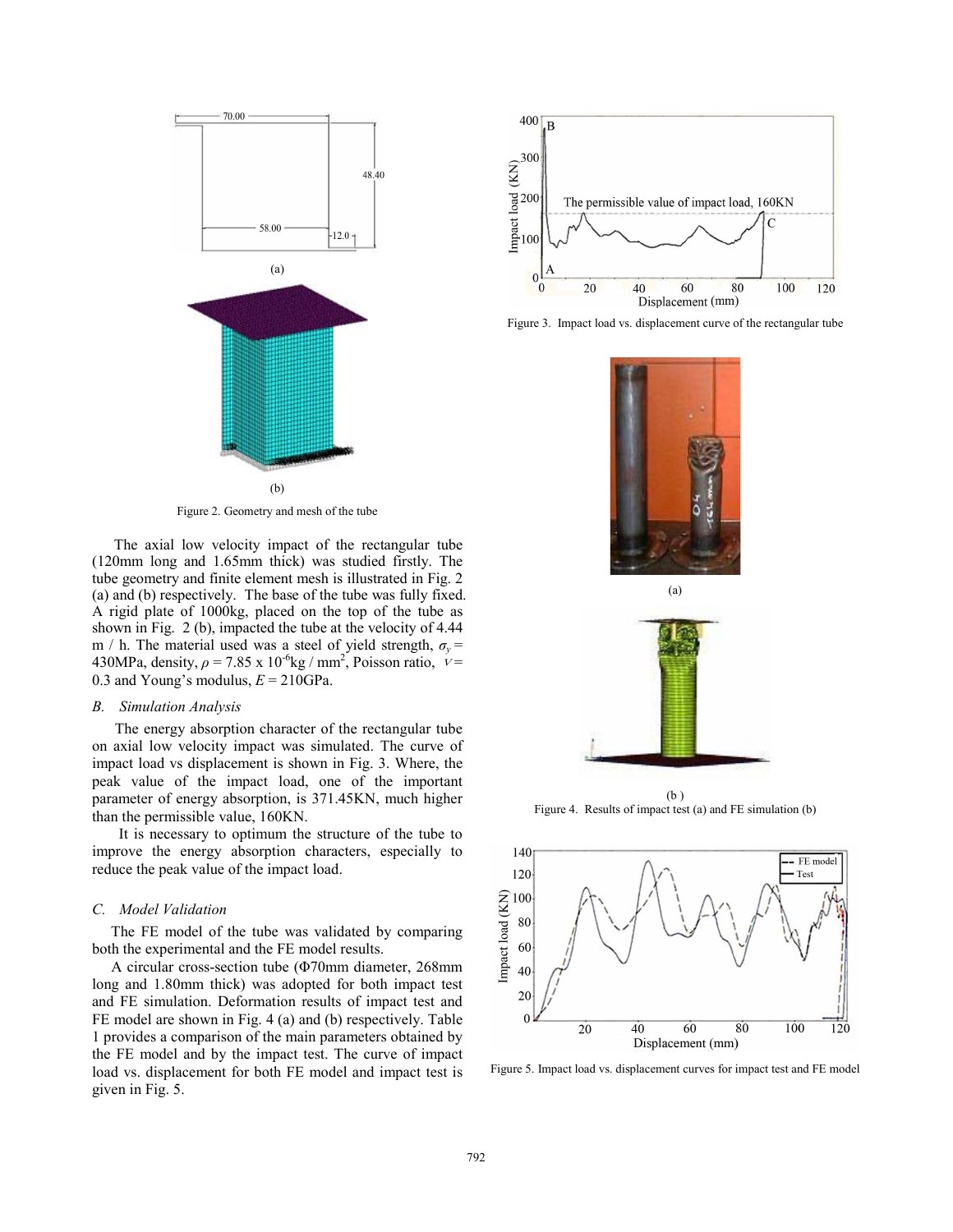| TABLE I. | COMPARISON OF TEST RESULTS AND FE SIMULATION |  |
|----------|----------------------------------------------|--|
|----------|----------------------------------------------|--|

|                     | Peak impact<br>load (KN) | Mean load<br>(KN) | Time for peak load<br>(ms) |
|---------------------|--------------------------|-------------------|----------------------------|
| FE results          | 131.32                   | 80.11             | 10.4                       |
| <b>Test results</b> | 125.10                   | 85.25             | 113                        |

Results show that on average the difference of impact test and FE model results is within 10%. The good correlation of results obtained place the confidence in the subsequent analyses.

## III. OPTIMIZATION DESIGN

#### *A. Optimum Cross-section Shape*

In order to improve the energy absorption character of the crash-box, it is necessary to optimum the structure of the tube. Attention was firstly focused upon finding an optimum cross- section shape of the tube. Six types of thin-walled tubes were studied and compared. The tube cross-section geometries are illustrated in Fig. 6, where, (a) square section with diagonal welding line,(b) square section with middle welding line, (c) rectangle section, (d) hexagon section, (e) circular section, and (f) octagon section.

All the tubes are of 120mm long and 1.65mm thick and same material was used (yield strength,  $\sigma_v$  = 430MPa, density,  $\rho = 7.85 \times 10^{-6}$ kg / mm<sup>2</sup>, Poisson ratio,  $v = 0.3$  and Young's modulus,  $E = 210GPa$ ). The base of the tube was fully fixed and a rigid plate of 1000kg, placed on the top of the tube, impacted the tube at the velocity of 4.44 m / h.

Comparing the simulation results (the variation of inner energy and kinetic energy with time, and the impact load vs. displacement) as shown in Fig. 7, we may conclude that the best cross-section is the shape (a), i.e. the square section with diagonal welding line. The peak value of the impact load for different shape tube is (a) 371.45KN, (b) 372.68KN, (c) 375.96KN, (d) 372.11KN, (e) 372.79KN, and (f) 379.87KN respectively. All are much higher than the permissible value, 160KN. Among them, the least one is shape (a). We therefore take the thin-walled tube of square cross section with diagonal welding line for further optimization design.



Figure 6. Geometries of different tubes

#### *B. Optimum Groove*

Different grooves on the square cross section tubes were adopted as shown in Fig. 8 (1), where (a) concave grooves adopted, (b) both concave and bulgy grooves adopted, (c) double concave and bulgy grooves adopted. The energy absorption character was compared. Collapse of tubes under impact load after 20 ms was shown in Fig. 8 (2).

The peak values of impact load for tubes with different grooves are shown in Table 2. From the results, we see that the peak impact loads of tubes decreased at different degree when different grooves adopted. Among them the best one is case (c), i.e. double concave and bulgy grooves.



(c) Impact load vs. displacement

Figure 7. Simulation results for different tubes